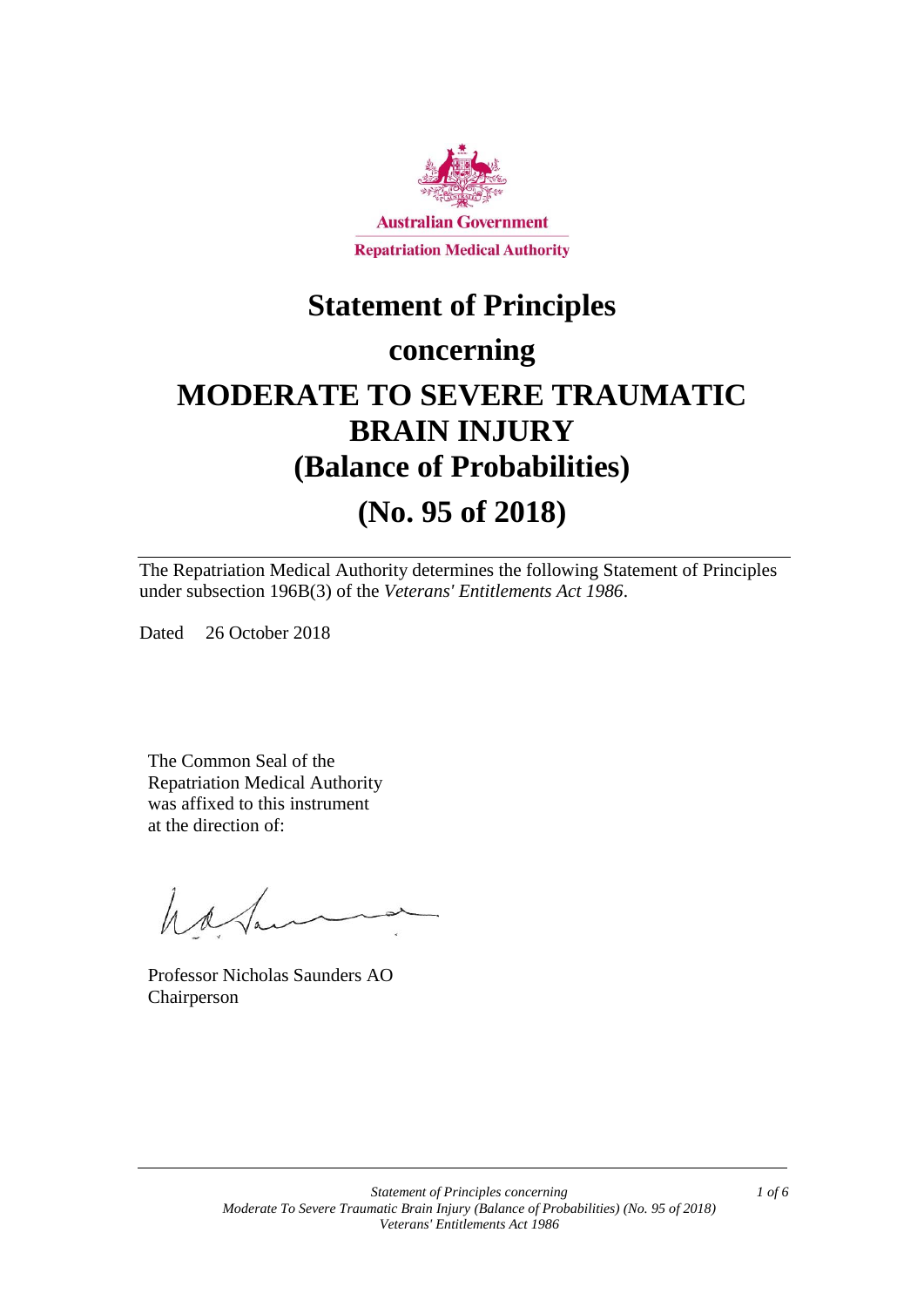# Contents

|  | $\overline{2}$ |                                                                                  |  |
|--|----------------|----------------------------------------------------------------------------------|--|
|  | 3              |                                                                                  |  |
|  | 4              |                                                                                  |  |
|  | 5              |                                                                                  |  |
|  | 6              |                                                                                  |  |
|  | 7              | Kind of injury, disease or death to which this Statement of Principles relates 3 |  |
|  | 8              |                                                                                  |  |
|  | 9              |                                                                                  |  |
|  | 10             |                                                                                  |  |
|  | 11             | Factors referring to an injury or disease covered by another Statement of        |  |
|  |                |                                                                                  |  |
|  |                |                                                                                  |  |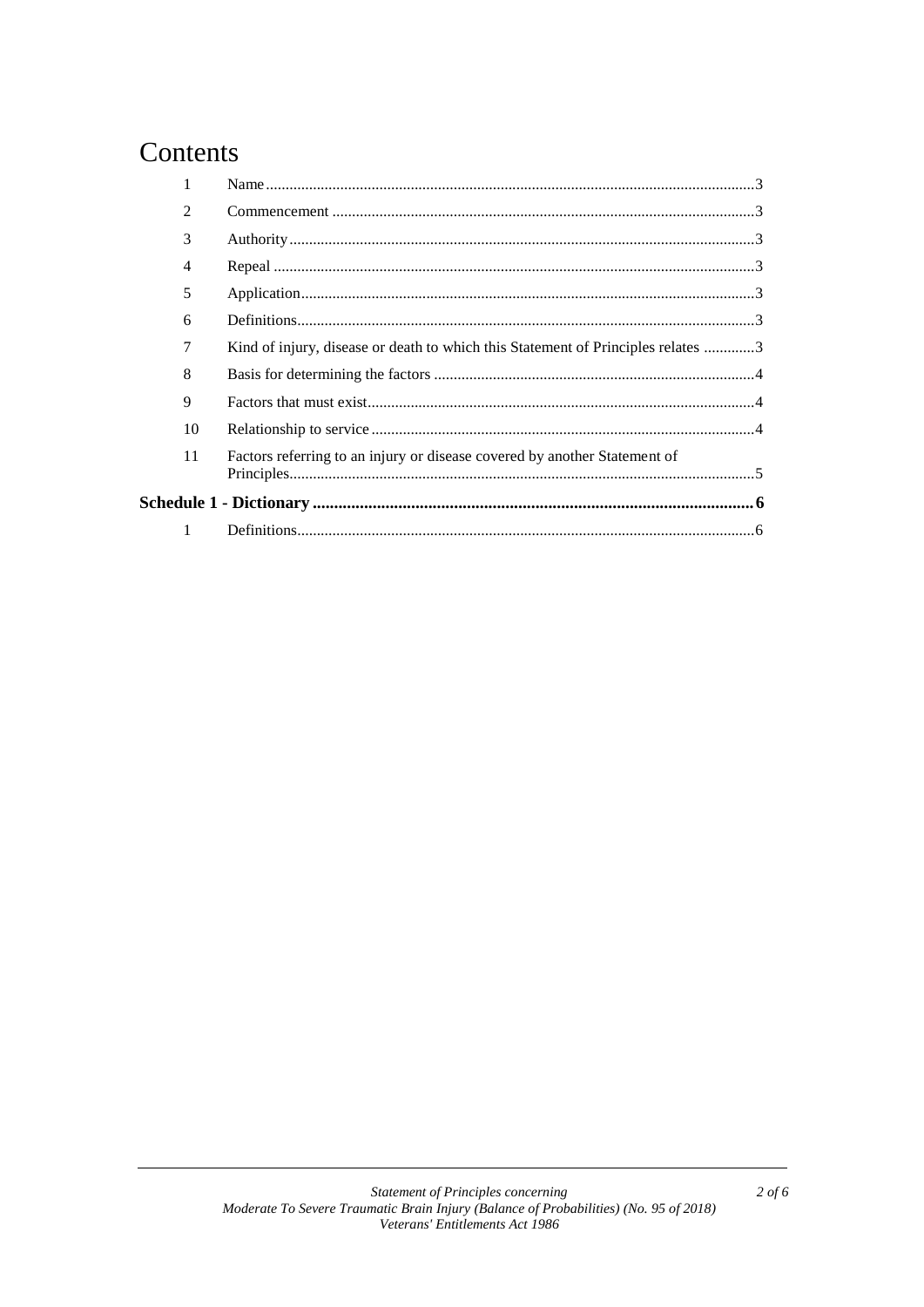### **1 Name**

This is the Statement of Principles concerning *moderate to severe traumatic brain injury (Balance of Probabilities)* (No. 95 of 2018).

### **2 Commencement**

This instrument commences on 26 November 2018.

# **3 Authority**

This instrument is made under subsection 196B(3) of the *Veterans' Entitlements Act 1986*.

# **4 Repeal**

The Statement of Principles concerning moderate to severe traumatic brain injury No. 63 of 2012 (Federal Register of Legislation No. F2012L01805) made under subsection 196B(3) of the VEA is repealed.

# **5 Application**

This instrument applies to a claim to which section 120B of the VEA or section 339 of the *Military Rehabilitation and Compensation Act 2004* applies.

# **6 Definitions**

The terms defined in the Schedule 1 - Dictionary have the meaning given when used in this instrument.

# **7 Kind of injury, disease or death to which this Statement of Principles relates**

(1) This Statement of Principles is about moderate to severe traumatic brain injury and death from moderate to severe traumatic brain injury.

# *Meaning of moderate to severe traumatic brain injury*

- (2) For the purposes of this Statement of Principles, moderate to severe traumatic brain injury:
	- (a) means damage to the brain resulting from the transfer of kinetic energy to the brain from external physical forces, as manifested by at least one of the following:
		- (i) loss of consciousness for more than 30 minutes;
		- (ii) anterograde amnesia for more than 24 hours;
		- (iii) an intracranial lesion, including an abnormality attributable to the injury seen on structural imaging (conventional magnetic resonance imaging or computed tomography scanning);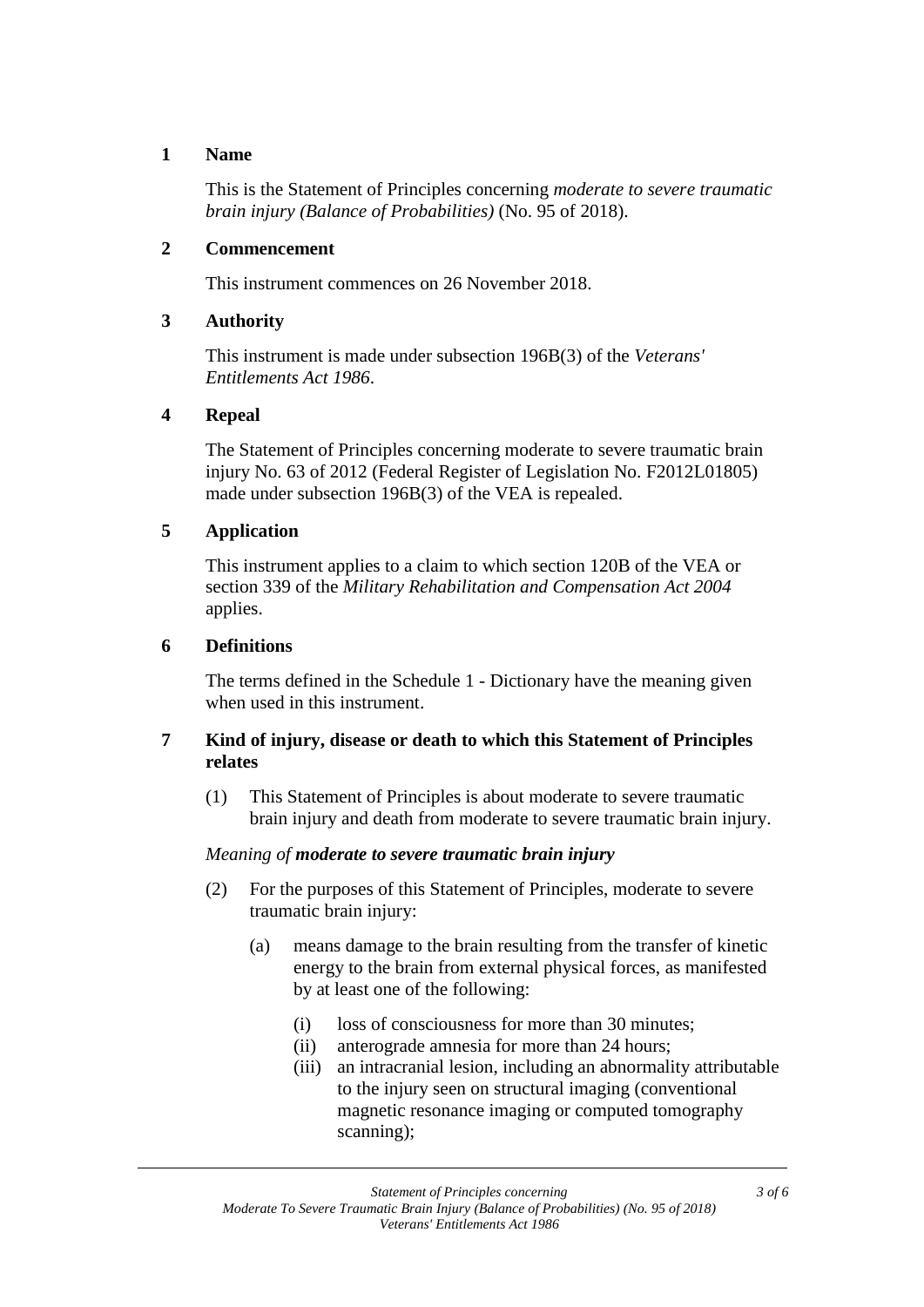- (iv) penetration of the dura mater; or
- (v) a Glasgow Coma Scale score of less than 13; and
- (b) excludes injury from radiation, electricity, heat and surgery.
- Note: This Statement of Principles applies to moderate to severe traumatic brain injury only. Trauma to the brain can cause other diseases or injuries, and these are covered by a range of other Statements of Principles in which trauma to the brain (variously worded) is listed as a risk factor. The relevant Statements of Principles include but are not limited to: accommodation disorder, Alzheimer disease, anosmia, arachnoid cyst, bruxism, cerebrovascular accident, deep vein thrombosis, dementia pugilistica, epilepsy, epileptic seizure, female sexual dysfunction, hypopituitarism, Meniere's disease, narcolepsy, optochiasmatic arachnoiditis, Parkinson's disease and parkinsonism, periodic limb movement disorder, pulmonary thromboembolism, schizophrenia, subarachnoid haemorrhage, subdural haematoma, suicide and attempted suicide, and trigeminal neuropathy.

#### *Death from moderate to severe traumatic brain injury*

(3) For the purposes of this Statement of Principles, moderate to severe traumatic brain injury, in relation to a person, includes death from a terminal event or condition that was contributed to by the person's moderate to severe traumatic brain injury.

Note: *terminal event* is defined in the Schedule 1 – Dictionary.

#### **8 Basis for determining the factors**

On the sound medical-scientific evidence available, the Repatriation Medical Authority is of the view that it is more probable than not that moderate to severe traumatic brain injury and death from moderate to severe traumatic brain injury can be related to relevant service rendered by veterans or members of the Forces under the VEA, or members under the MRCA.

Note: *MRCA*, *relevant service* and *VEA* are defined in the Schedule 1 – Dictionary.

#### **9 Factors that must exist**

At least one of the following factors must exist before it can be said that, on the balance of probabilities, moderate to severe traumatic brain injury or death from moderate to severe traumatic brain injury is connected with the circumstances of a person's relevant service:

(1) experiencing a specified event at the time of the clinical onset of moderate to severe traumatic brain injury;

Note: *specified event* is defined in the Schedule 1 - Dictionary.

(2) inability to obtain appropriate clinical management for moderate to severe traumatic brain injury.

#### **10 Relationship to service**

(1) The existence in a person of any factor referred to in section 9, must be related to the relevant service rendered by the person.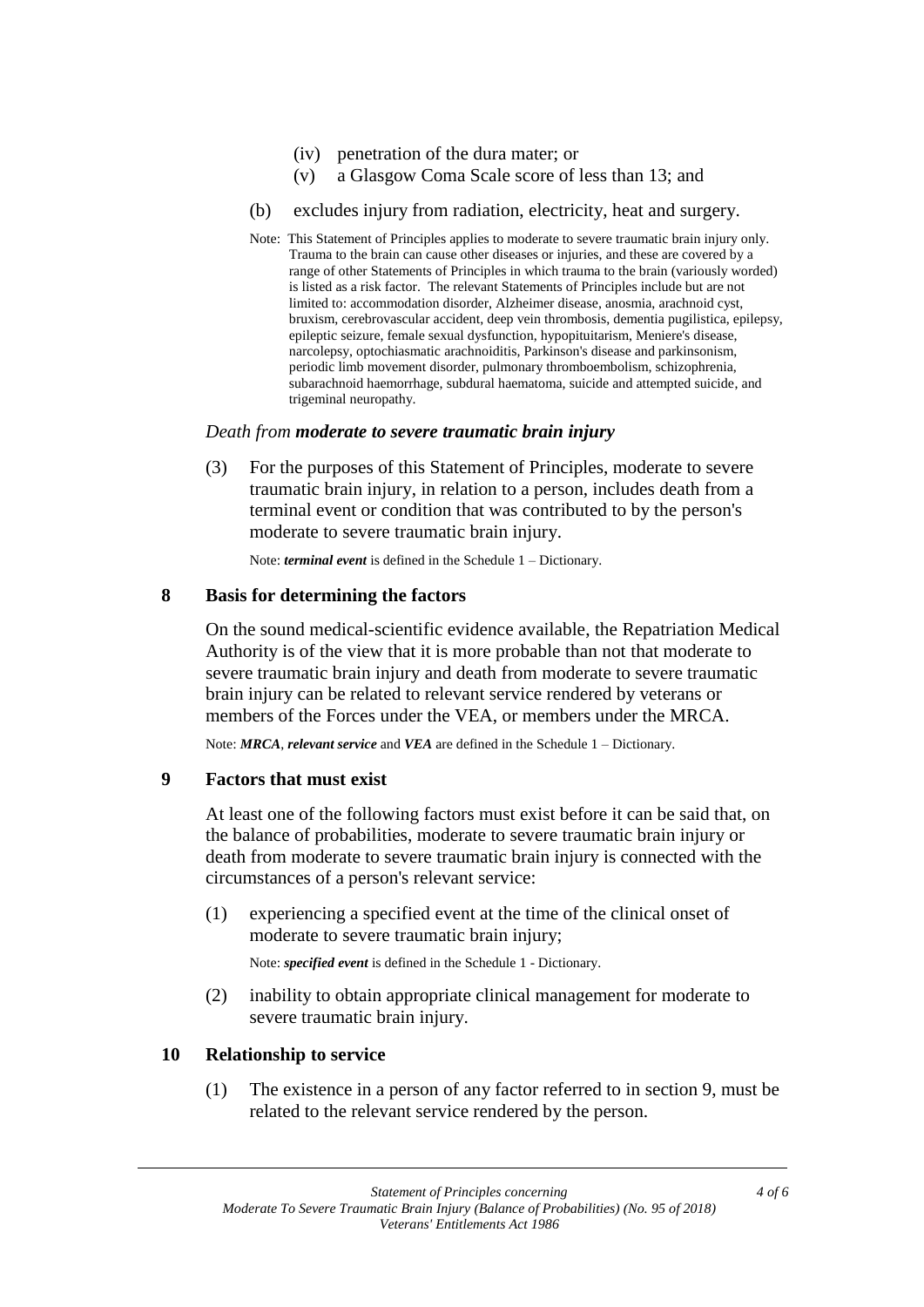(2) The factor set out in subsection 9(2) applies only to material contribution to, or aggravation of, moderate to severe traumatic brain injury where the person's moderate to severe traumatic brain injury was suffered or contracted before or during (but did not arise out of) the person's relevant service.

# **11 Factors referring to an injury or disease covered by another Statement of Principles**

In this Statement of Principles:

- (1) if a factor referred to in section 9 applies in relation to a person; and
- (2) that factor refers to an injury or disease in respect of which a Statement of Principles has been determined under subsection 196B(3) of the VEA;

then the factors in that Statement of Principles apply in accordance with the terms of that Statement of Principles as in force from time to time.